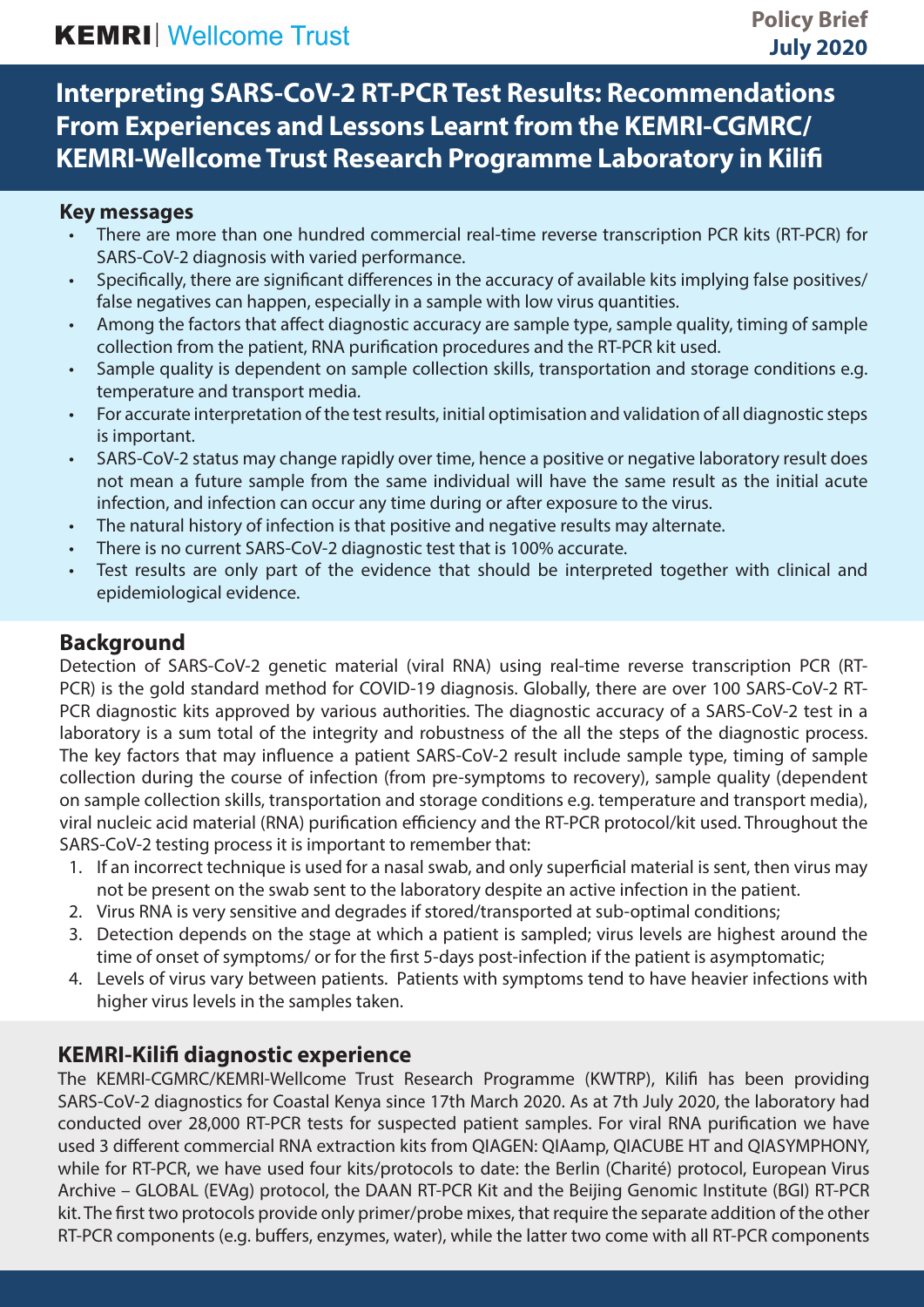pre-mixed, ready for sample testing after inclusion of viral RNA extract from the patient sample. There are 3 genes in the SARS-CoV-2 that are commonly the target of PCR tests. At the beginning of the COVID-19 outbreak, the WHO recommended testing for at least two SARS-CoV-2 genes to determine the true status of a sample. Subsequently recommendations have changed, and many laboratories including ours screen based on a single gene. This allows many more samples to be tested, but increases the risk of inaccurate test results.

Our laboratory optimization process focused on both the virus nucleic-acid purification and the RT-PCR steps in the SARS-CoV-2 diagnostic process. The RT-PCR cycle threshold (Ct) indicates the amount of virus, normally ranging from ~10.0 to 40.0. The higher the Ct, the lower the virus concentration. Generally, it is easier to miss individuals with extremely low amounts of SARS-CoV-2 genetic material than those with high amount of virus (ie Ct above 35). The optimisations were conducted with a positive control sample with a known concentration that was diluted to generate a series of highly concentrated and very dilute control, this allows the determination of test kit performance and at what point the test does not detect the most dilute sample. The dilute sample is important as it gives an indication of the point at which a patient sample with similar low viral loads may not be detected and it provides confidence in the level at which cycle threshold cut-off is defined to identify a true positive result.

## **Study results**

Since March 2020, we have undertaken several optimization experiments to understand SARS-CoV-2 laboratory results of the RT-PCR kits/protocols we use in our laboratory. Here we highlight a few of those experiments. First, the amount of patient material used in the RNA purification step can influence the final RT-PCR result. We compared the performance of the diagnostic assay using two different volumes of the patient sample (140 µl vs 280 µl). It was clear that using more patient material gives a clearer positive result for a patient with "light infections" or low virus levels **(Table 1)**. Also, different RT-PCR protocols have different primers/probe sequences that target different regions of the SARS-CoV-2 genomes. Their detection efficiencies are different as was observed in the experiment depicted in **Table 1**.

**Table 1.** Comparison of example sample results applying 3 gene targets using the Berlin Charité Protocol with different sample volumes used in extraction.

| <b>Protocol (target gene)</b> | <b>Sample Volume analyzed</b> |                | Interpretation |
|-------------------------------|-------------------------------|----------------|----------------|
|                               | <b>140 ul</b>                 | <b>280 ul</b>  |                |
| Berlin Charite (E)            | $37.59$ (+ve)                 | $32.167$ (+ve) | $+ve$          |
| Berlin Charite (RdRp)         | Undetermined (-ve)            | $36.26$ (+ve)  | $+ve$          |
| Berlin Charite (N)            | $40.05$ (-ve)                 | $34.89$ (+ve)  | $+ve$          |

Notes: (a) E ; Envelope, RdRp; RNA-dependent RNA- Polymerase; N, Nucleocapsid. (b) The larger sample volume (280 uL) provided a clear positive result and (c) There was a different in virus titer detected by the different assays influence by gene assayed.

Second, some kits (e.g. DAAN) come with an internal control (IC) assay which helps monitor the diagnostic process. The internal control is normally a housekeeping human gene that is expected to be present in all samples collected from human tissue. The internal control assesses the source of the sample, efficiency of sample collection and validity of the extraction and the RT-PCR steps. When the internal control fails, the patient RT-PCR result is invalid and the diagnostic process should be repeated or a fresh sample collection requested for re-analysis.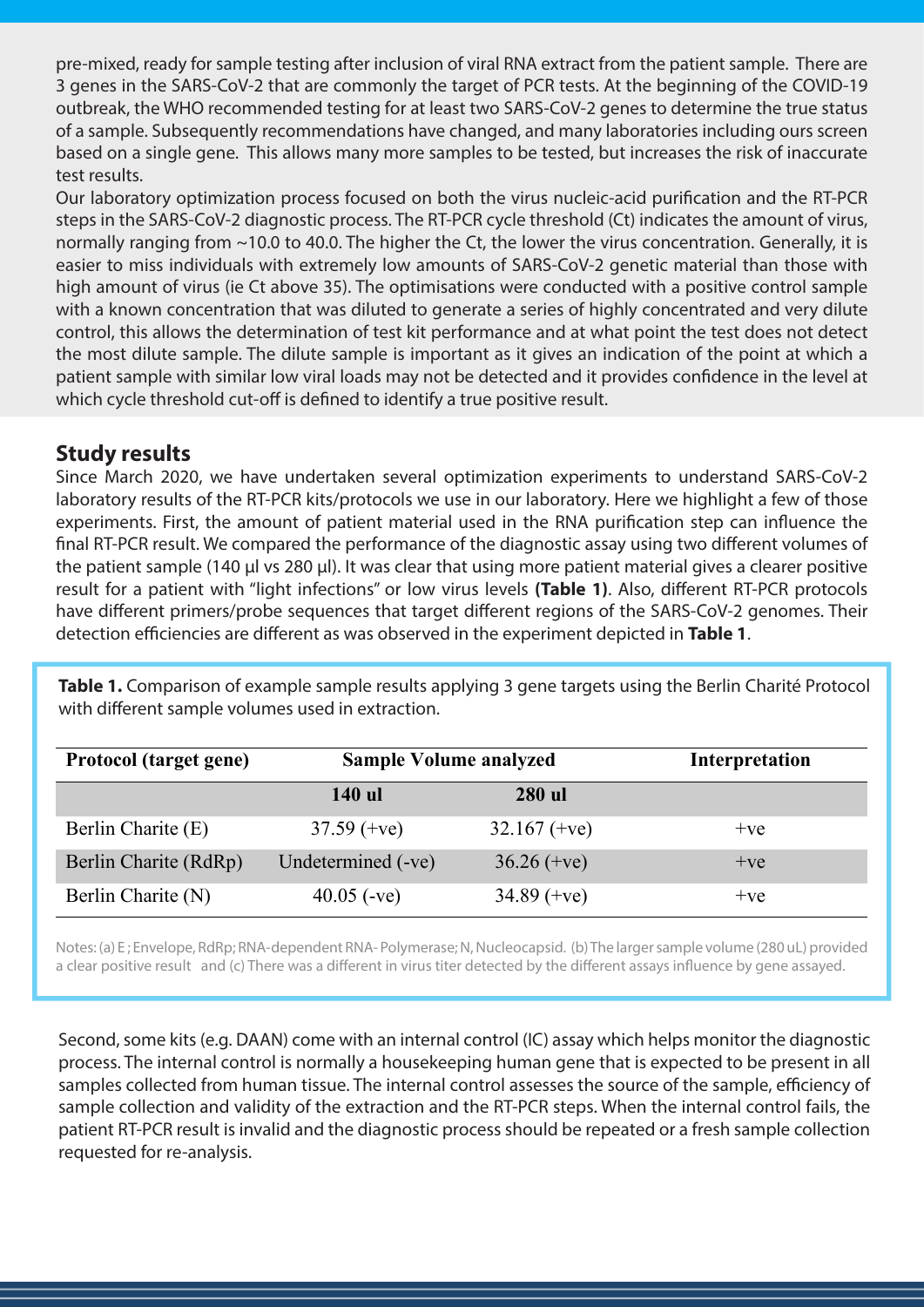#### **Table 2.** Interpretation of DAAN RT-PCR kit results

| Undetermined<br>Sample 1<br>30.16        | Undetermined |          |
|------------------------------------------|--------------|----------|
|                                          |              | Negative |
| 29.44<br>Undetermined<br>Sample 2        | Undetermined | Negative |
| 36.13<br>Sample 3<br>26.17               | 34.89        | Positive |
| Undetermined<br>Undetermined<br>Sample 4 | Undetermined | invalid  |
| Undetermined<br>Sample 5<br>24.34        | 24.09        | Invalid  |

Notes: (a) IC, Internal Control; ORF, Open Reading Frame; N, Nucleocapsid.

Third, some primer/probe sets e.g. the Charité protocol RdRp are prone to false positives that identify negative samples as weak positives. In one run where we analyzed 43 patient samples, the Charité protocol RdRp identified 32 (74.1%) as positive while European Virus Archive global (EVAg) E assay confirmed only 6 (13.9%) samples as positive, Figure 1. Most of the false positives identified by the RdRp Charite protocol had a Ct >34.0 and were difficult to distinguish from true weak negatives.

**Figure 1.** Example result of where processing samples by two assays helped identify false positives that were showing up as weak positives. This occurrence was common with the Charite RdRP assay. The dashed horizontal line indicates Ct 37.0 below which we would consider a sample RT-PCR positive if a single assay is used.

 $(a)$ 



Fourth, our experience with the BGI RT-PCR kit is that it was prone to false-positives and there was considerable batch-to-batch variation of its performance. While following the protocol provided, our first use of this kit detected >75% samples analyzed to be positive. As this was epidemiologically impossible, we repeated the test and detected only very few samples to be positive (**Figure 2**).

| ngéhi salah phing                                                                                                                                                                                                                    |                                      |
|--------------------------------------------------------------------------------------------------------------------------------------------------------------------------------------------------------------------------------------|--------------------------------------|
| For belongs                                                                                                                                                                                                                          |                                      |
| Portlan allow cubs 10 Great fax Linear 10, Portland trust<br>Two nation subsige as the details                                                                                                                                       |                                      |
|                                                                                                                                                                                                                                      | メタ a 与 区 目                           |
| <b><i><i><u><b>SupProduct Pat</b></u></i></i></b>                                                                                                                                                                                    |                                      |
| DOM:                                                                                                                                                                                                                                 |                                      |
| 245,660                                                                                                                                                                                                                              |                                      |
| 170,000                                                                                                                                                                                                                              |                                      |
|                                                                                                                                                                                                                                      |                                      |
| <b>HEAR</b>                                                                                                                                                                                                                          |                                      |
| <b>CALANS</b>                                                                                                                                                                                                                        |                                      |
| 16,040                                                                                                                                                                                                                               |                                      |
| 10,444                                                                                                                                                                                                                               |                                      |
| 45, 644                                                                                                                                                                                                                              |                                      |
| 81, 844                                                                                                                                                                                                                              |                                      |
|                                                                                                                                                                                                                                      |                                      |
| 11111<br>.<br>٠<br><b>Gove</b>                                                                                                                                                                                                       | ٠<br>$\overline{a}$<br>$-$<br>٠<br>× |
| Options.                                                                                                                                                                                                                             |                                      |
| Target India, 600 Literature by Theoreman DePlayer, 1971-01038<br>C. Adv Render                                                                                                                                                      |                                      |
| <b>Show Construction Construction that Notified Topical Register Constitution of the Construction Constitution of the Constitution Constitution of the Constitution Constitution of the Constitution Constitution of the Constit</b> |                                      |
| have noted nethnigs as the default                                                                                                                                                                                                   |                                      |

 $(b)$ 

| gehiaton Pot                                                 |                                                                                 |       |
|--------------------------------------------------------------|---------------------------------------------------------------------------------|-------|
| Par listings                                                 |                                                                                 |       |
| Pid Tape john at Cycle 141 Great Tape Lowar 141 Photographed | ×                                                                               | ×     |
| East const onlings as he defect                              |                                                                                 |       |
|                                                              |                                                                                 | 产品取区目 |
|                                                              |                                                                                 |       |
|                                                              | <b>Angelic about Pak</b>                                                        |       |
|                                                              |                                                                                 |       |
| <b>UKAN</b>                                                  |                                                                                 |       |
| <b>SKAN</b>                                                  |                                                                                 |       |
| 170,000                                                      |                                                                                 |       |
|                                                              |                                                                                 |       |
| 46.84                                                        |                                                                                 |       |
| 125,650                                                      |                                                                                 |       |
|                                                              |                                                                                 |       |
| 12, 225                                                      |                                                                                 |       |
| to page                                                      |                                                                                 |       |
| \$1,600                                                      |                                                                                 |       |
|                                                              |                                                                                 |       |
| mas                                                          |                                                                                 |       |
| a1                                                           |                                                                                 |       |
| $\overline{a}$<br>$-1$<br>x<br>z                             | s<br>篆<br>u<br>×<br>×<br>×<br>×                                                 | ×     |
|                                                              | Carlos                                                                          |       |
| <b>Options</b>                                               |                                                                                 |       |
| Target information (Management Corp.de 141-4212)             | <b>An Issues</b>                                                                |       |
|                                                              | those <b>Constitution</b> Theorem that mank furget a deservative man Bringer as |       |
|                                                              |                                                                                 |       |

**Figure 2.** BGI Kit RT-PCR. (a) First use of BGI using 50% of the manufacturer's recommended reaction volumes. (b) Following the use of 75% of neat volumes and 0.25µl of enzyme there was improved sensitivity in the assay as indicated from the 96 sample test run with 4 samples positives meeting the <37.0 cut-off criteria